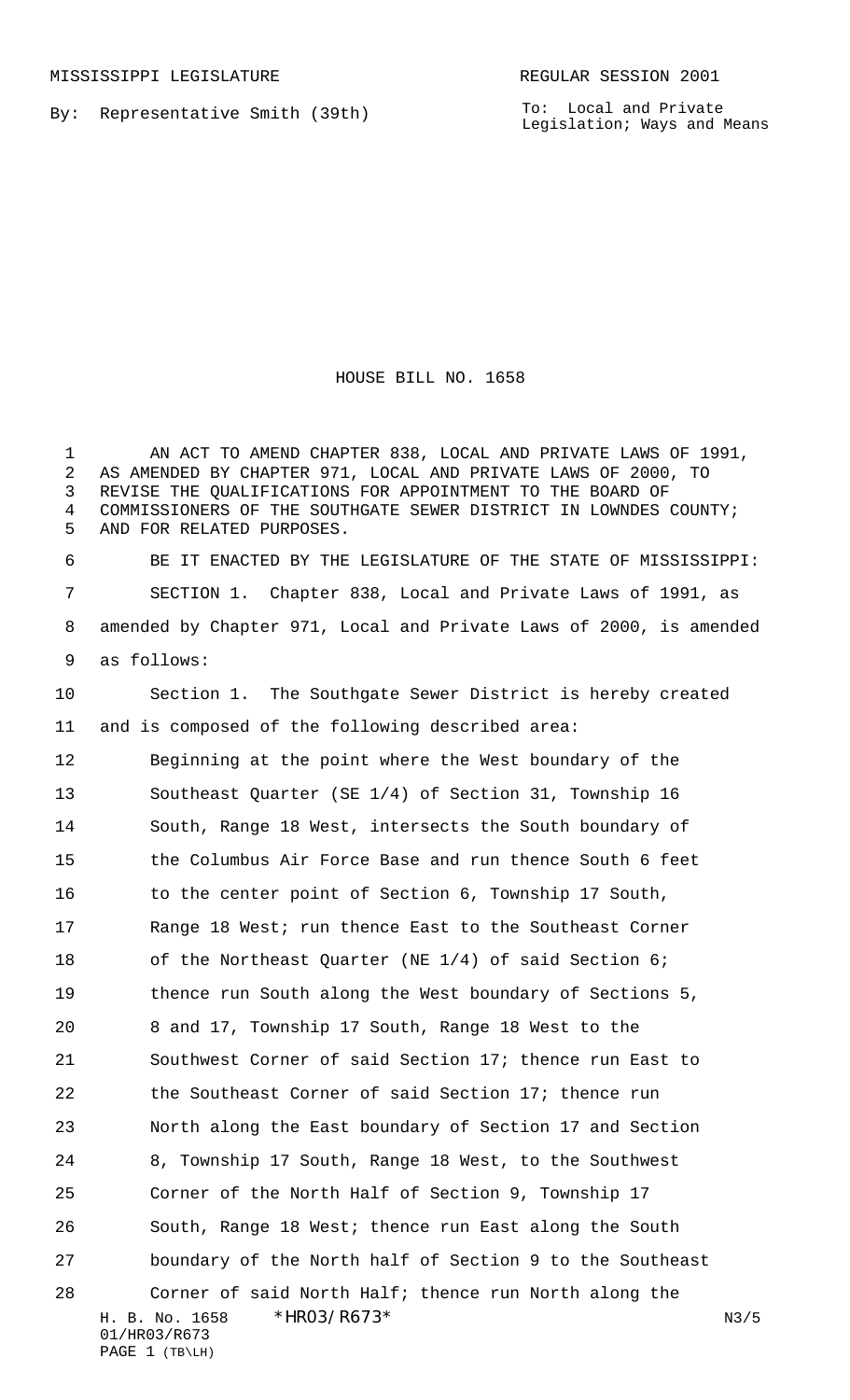East boundary of Section 9 and Section 4, Township 17 South, Range 18 West, to the intersection with the South boundary of the Columbus Air Force Base at or near the Northeast Corner of said Section 4; thence run Westward along the South boundary of the Columbus Air Force Base to the Point of Beginning.

 Section 2. The Southgate Sewer District shall be and is declared to be a valid political subdivision of the State of Mississippi, with the power to sue and be sued and to contract and be contracted with.

 Upon the passage of this act and the appointment of the initial board of commissioners, the board shall cause a notice or declaration of commencement to run, within thirty (30) days, at least two (2) times, within a newspaper having general circulation in the district and county mentioned herein.

 Section 3. It is declared that the object and purpose of creating the district is to provide sewer service to the residents of the aforesaid area and to provide ways and means to carry out and accomplish such purpose, thereby benefiting and making more valuable the lands in the district and preserving and promoting the health, safety and convenience of the residents in the district. In order to carry out and render effective the object and the purpose of this act, the courts of this state shall construe this act as an exercise by the Legislature of all the power appertaining to it that is necessary for the benefit of the health, safety and convenience of the residents of the district. All the terms and provisions of this act are to be liberally construed to effectuate the purposes herein set forth and all powers required to accomplish the purposes of this act are granted and conferred, including the power to employ engineers and attorneys at such reasonable compensation as the board of commissioners shall determine.

H. B. No. 1658 \*HRO3/R673\* 01/HR03/R673 PAGE 2 (TB\LH)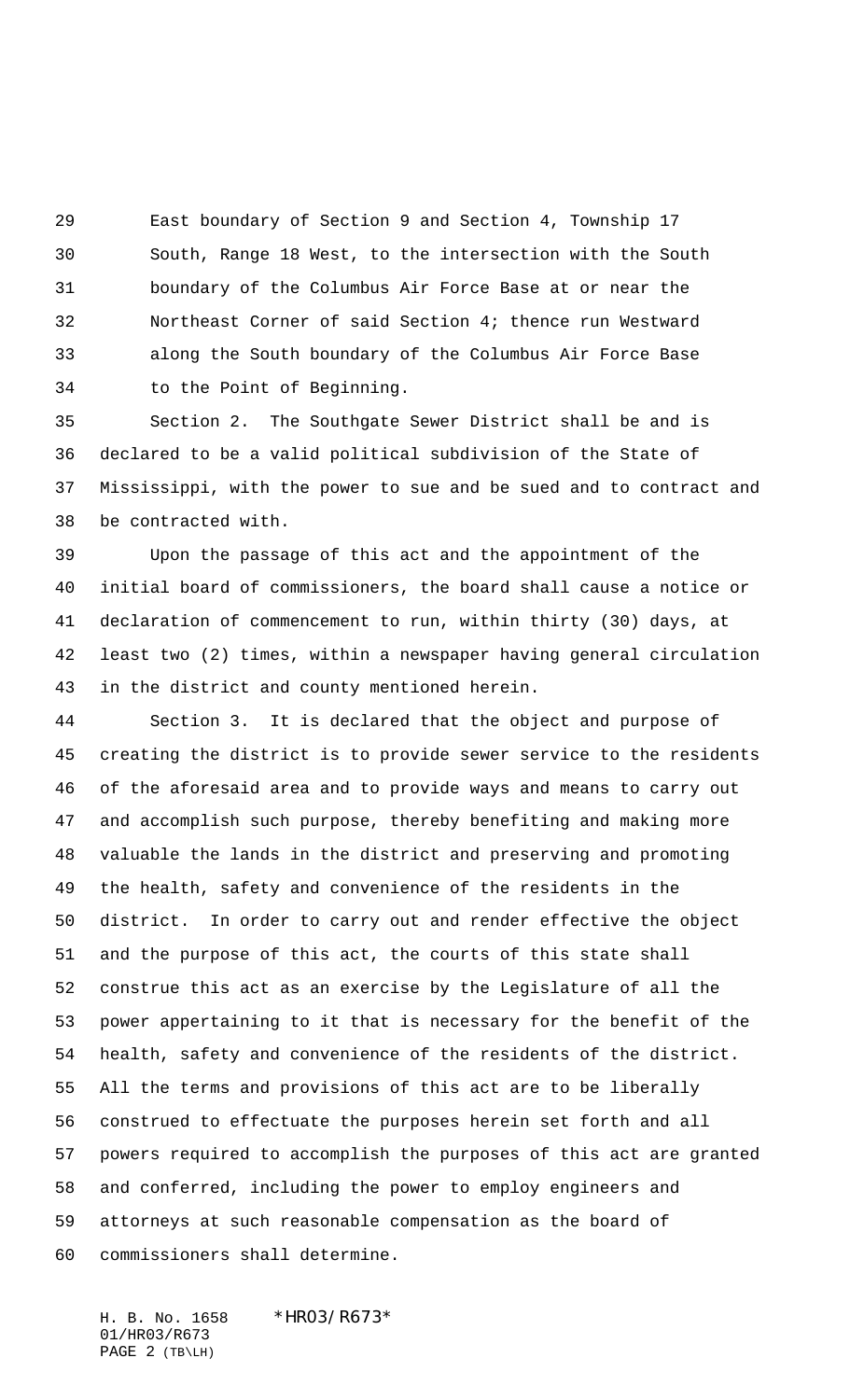H. B. No. 1658 \*HR03/R673\* 01/HR03/R673 Section 4. From and after the effective date of this act, the powers of the Southgate Sewer District shall be vested in and exercised by a board of commissioners consisting of five (5) members to be appointed by the Board of Supervisors of Lowndes County, Mississippi. Upon their initial appointment, one (1) of the commissioners shall be appointed for a term of four (4) years and one (1) shall be for a term of three (3) years and one (1) for a term of two (2) years and two (2) shall be appointed for the term of one (1) year; thereafter, each commissioner shall be appointed and shall hold office for a term of five (5) years. Any vacancy occurring on the board of commissioners shall be filled by the board of supervisors at a regular meeting of the board. The board of supervisors shall have the authority to fill an unexpired term of any commissioner or commissioners. Each commissioner shall qualify for office by taking the oath required by Section 268 of the Constitution of Mississippi, and by the filing with the chancery clerk of the county a surety bond payable to the State of Mississippi in the penal sum of Ten Thousand Dollars (\$10,000.00), to be approved by the chancery clerk and conditioned to provide for the favorable performance of his duties as commissioner. The bond premium shall be paid out of the revenues of the district. The board of commissioners shall organize by electing one (1) of its members as chairman and another as vice chairman and another as secretary-treasurer. It shall be the duty of the chairman to preside at all meetings of the board and to act as the chief executive officer of the board of the district. The vice chairman shall act in the absence or disability of the chairman. The board also shall elect and fix the compensation of a secretary-treasurer who may or may not be a member of the board. It shall be the duty of the secretary-treasurer to keep a record of all proceedings of the board and to safely keep all funds of the district. The proceedings and records of the board shall be available for inspection as other public records. The

PAGE 3 (TB\LH)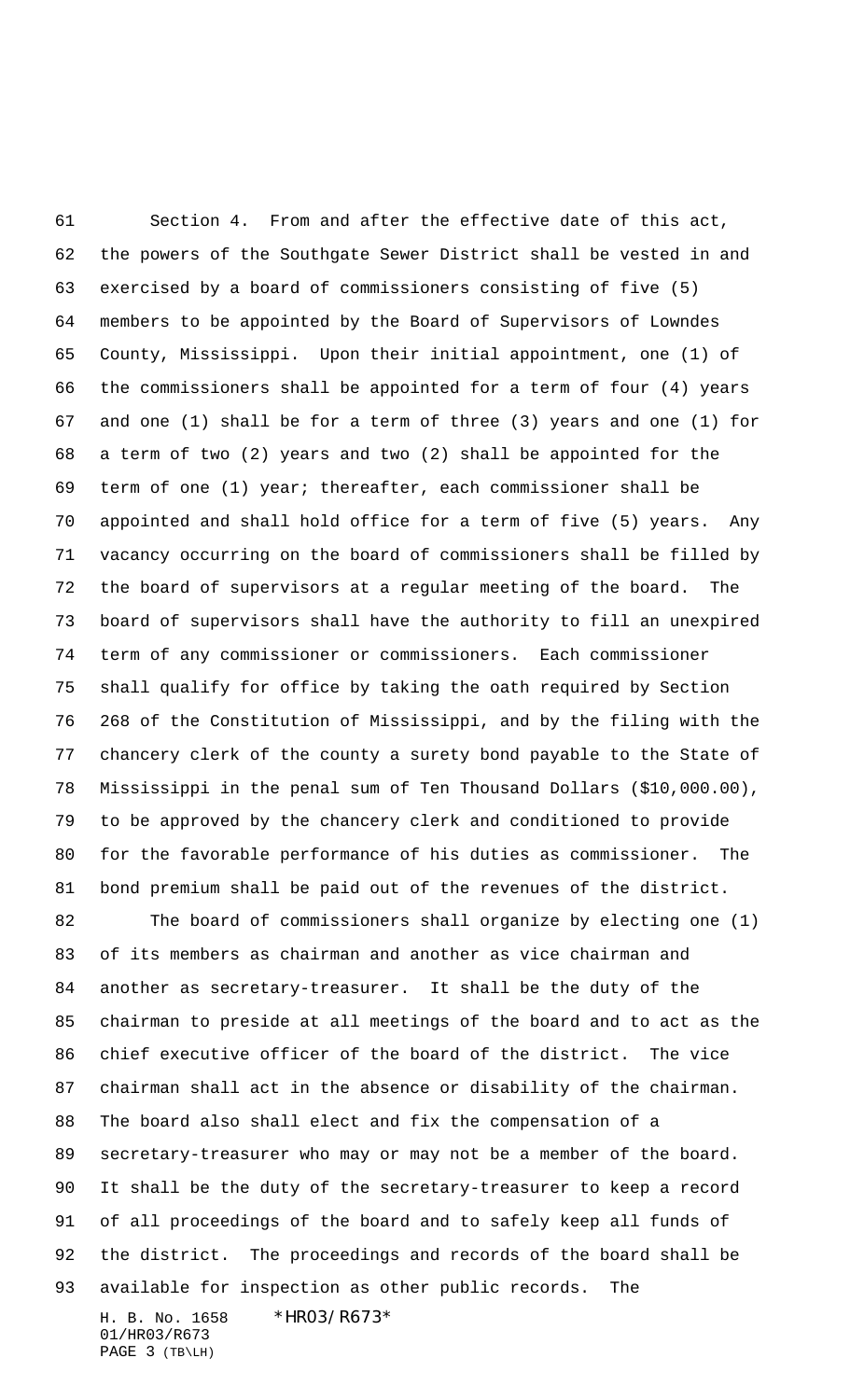secretary-treasurer shall be required to execute a bond, payable to the district, in a sum and with such surety as shall be fixed and approved by the board of commissioners. The terms of all officers of the board shall be for one (1) year from and after the date of election and shall run until their respective successors are appointed and qualified. Each board of commissioners shall adopt an official seal with which to attest the official acts and records of the board and district.

 Any qualified elector who is a resident of, or owns real property in, or is a user of services provided by, the district shall be eligible to hold the office of commissioner. The commissioners shall receive reasonable compensation and other related benefits for their services and shall be reimbursed for any expenses necessarily incurred in the discharge of their official duties. Compensation and other benefits shall not be paid to the commissioners until sufficient funding is available to meet all current financial obligations.

 Section 5. Any district created pursuant to the provisions of this act, acting by and through the board of commissioners of the district, its governing authority, shall have the following powers:

115 (a) To sue and be sued;

 (b) To acquire by purchase, gift, devise or lease and 117 to hold and dispose of real and personal property of every kind; (c) To make and enter into contracts, conveyances,

mortgages, deeds of trust, bonds or leases;

 (d) To incur debts, to borrow money, to issue negotiable bonds, and to provide for the rights of the holders thereof;

 (e) To fix, maintain, collect and revise rates and charges for the services rendered by or through the facilities of such district;

H. B. No. 1658 \*HRO3/R673\* 01/HR03/R673 PAGE 4 (TB\LH)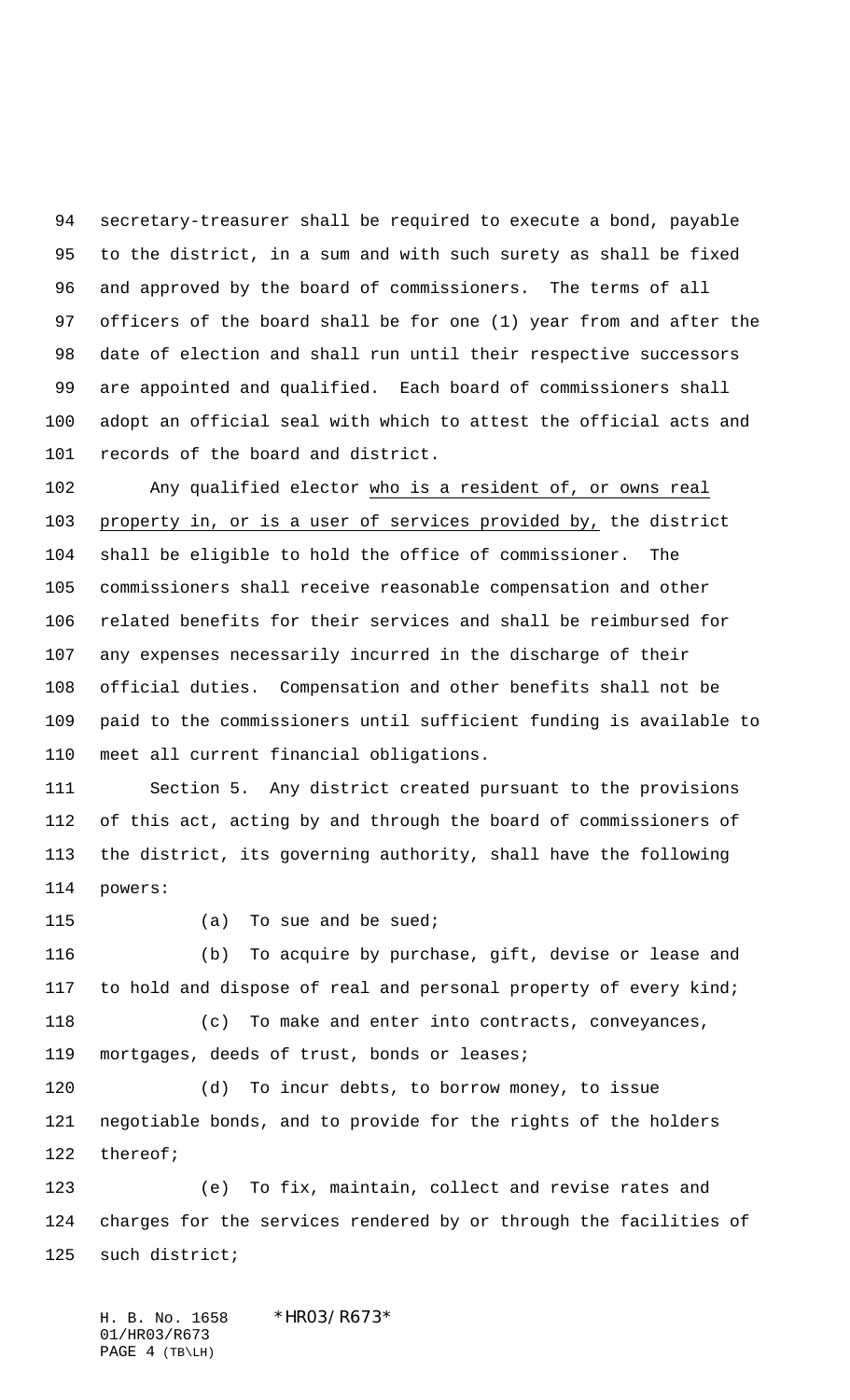(f) To pledge all or any part of its revenues to the 127 payment of its obligations;

 (g) To make such covenants in connection with the issuance of bonds or to secure the payment of bonds that a private business corporation can make under the general laws of the state;

 (h) To use any right-of-way, easement or other similar property right, including right of eminent domain as provided by Section 11-27-81 et seq., Mississippi Code of 1972, necessary or convenient in connection with the acquisition, improvement, operation or maintenance of the facilities of the district, held by the state or any political subdivision thereof, provided that the regulations set by law or established by the governing body 138 for the use of the property are followed;

 (i) To enter into contracts and agreements with and accept grants from any agency of the United States of America, State of Mississippi or any municipality relating to the construction, operation, maintenance and replacement of any sewer collection system or treatment facilities;

 (j) To have the power to issue new revenue bonds to finance the construction and other related purposes of the system. The amount of the revenue bonds authorized to be issued shall not exceed an aggregate amount of Two Million Dollars (\$2,000,000.00). Except as otherwise provided in this act, all powers with respect to wastewater treatment facilities granted to municipalities of the state by Sections 21-27-11 through 21-27-69 and Section 19-5-151 et seq., Mississippi Code of 1972, including the issuance of revenue bonds, are conferred upon and may be exercised with the district by the board.

H. B. No. 1658 \*HR03/R673\* 01/HR03/R673 PAGE 5 (TB\LH) Section 6. The commission shall have full power and authority to issue all bonds of the district, but before issuing any bonds, the commission shall adopt a resolution declaring its intention so to do, stating the amount of the bonds proposed to be issued, and the date upon which the commission proposes to direct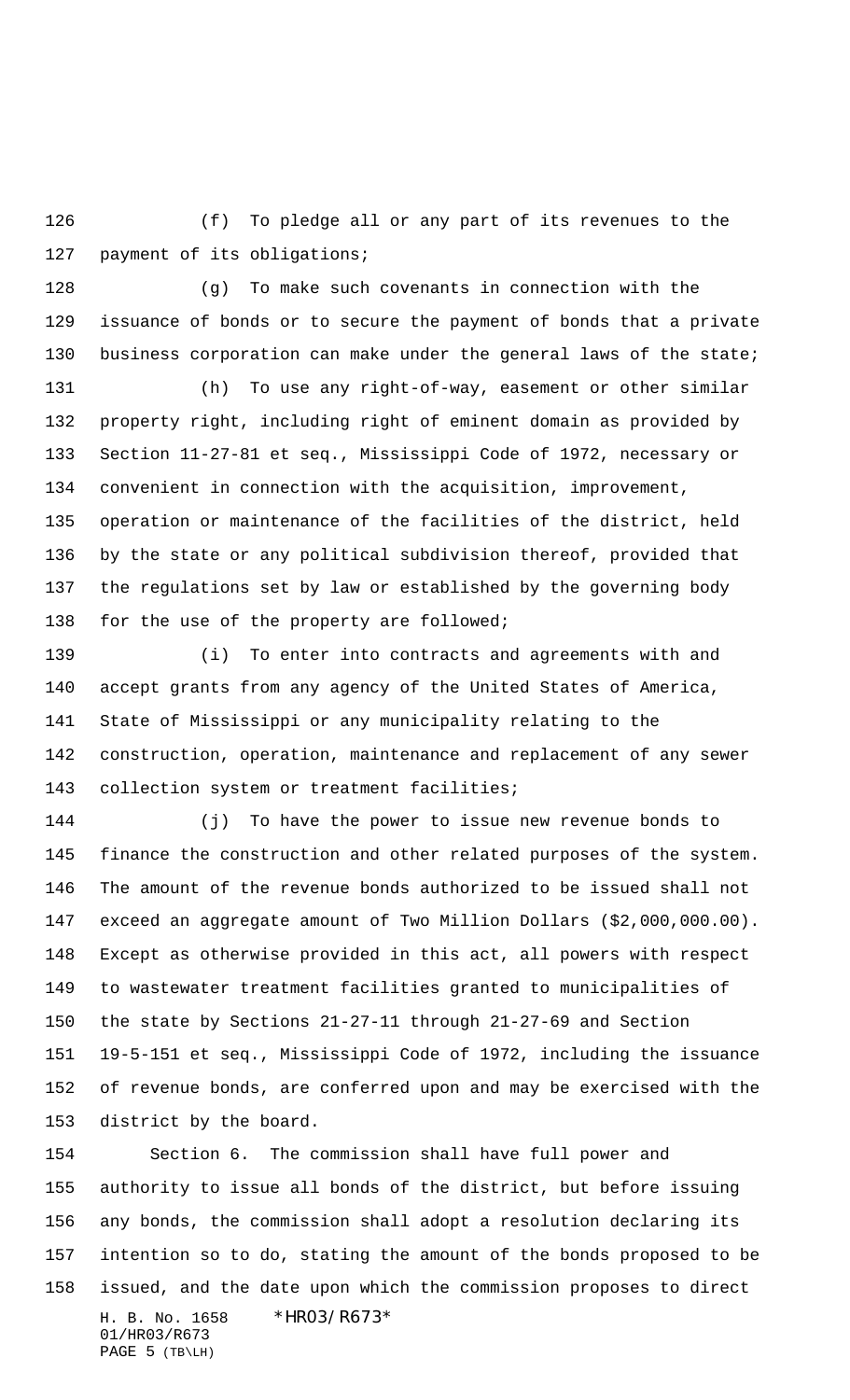the issuance of the bonds. The resolution shall be published once a week for at least three (3) consecutive weeks in at least one (1) newspaper qualified under the provisions of Section 13-3-31, Mississippi Code of 1972, in the county in which the district lies and having a general circulation in the district which lies in the county. The first publication of the resolution shall be made not less than twenty-one (21) days prior to the date fixed in the resolution for the issuance of the bonds, and the last publication shall be made not more than seven (7) days prior to such date. If ten percent (10%) of the users of the district shall file a written protest against the issuance of such bonds on or before the date specified in such resolution, then an election on the question of the issuance of such bonds shall be called and held in the manner to be provided by the commission by rules and regulations promulgated prior to the adoption of the resolution declaring the commission's intention to issue the bonds.

 Section 7. There shall be and there is created a statutory lien in the nature of a mortgage lien upon any system or systems acquired or constructed in accordance with this act, including all extensions and improvements thereof or combinations thereof subsequently made. The statutory lien shall be in favor of the holder or holders of any bonds issued pursuant to this act and all such property shall remain subject to the statutory lien until the payment in full of the principal of and interest on the bonds. Any holder of the bonds or any of the coupons representing interest thereon may either at law or in equity, by suit, action, mandamus or other proceedings, in any court of competent jurisdiction, protect and enforce such statutory lien and compel performance of all duties required by this act, including the making and collection of sufficient rates for the service or services, the proper accounting thereof, and the performance of any duties required by covenants with the holders of any bonds issued in accordance with this act.

H. B. No. 1658 \*HR03/R673\* 01/HR03/R673 PAGE 6 (TB\LH)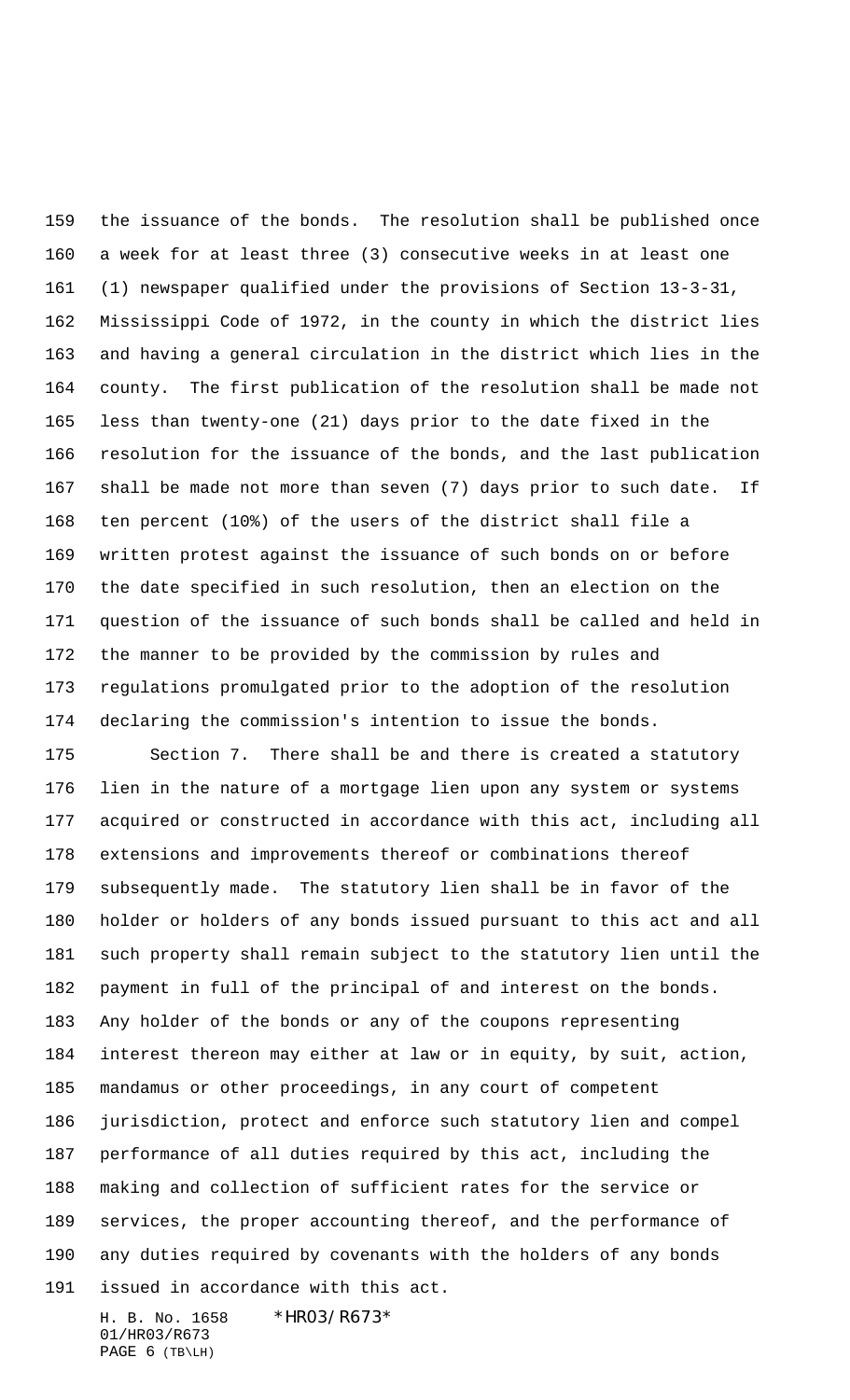If any default is made in the payment of the principal of or interest on the bonds, any court having jurisdiction of the action may appoint a receiver to administer the district and the system or systems, with power to charge and collect rates sufficient to provide for the payment of all bonds and obligations outstanding against the system or systems and for the payment of operating expenses and to apply the income and revenues in conformity with the provisions of this act and any covenants with bondholders.

 Section 8. No holder or holders of any bonds issued pursuant to this act shall ever have the right to compel the levy of any tax to pay the bonds or the interest thereon. Each bond shall recite in substance that the bond and interest thereon is payable solely from the revenue pledged to the payment thereof and that the bond does not constitute a debt of the district within the meaning of any statutory limitation.

 Section 9. The board of commissioners of the district issuing bonds pursuant to this act shall prescribe and collect reasonable rates, fees, tolls or charges for the services, facilities and commodities of its system or systems, shall prescribe penalties for nonpayment, and shall revise the rates, fees, tolls or charges from time to time whenever necessary to insure that the system or systems shall be and always remain self-supporting. The rates, fees, tolls or charges prescribed shall always produce revenue at least sufficient (a) to provide for all expenses of operation and maintenance of the system or systems, including reserves, and (b) to pay when due all bonds and interest thereon for the payment of which the revenues are or shall have been pledged, charged or otherwise encumbered, including reserves.

H. B. No. 1658 \*HR03/R673\* 01/HR03/R673 PAGE 7 (TB\LH) Section 10. The property and revenue of the district shall be exempt from all state, county and municipal taxation. Bonds issued pursuant to this act and the income therefrom shall be exempt from all state, county and municipal taxation, except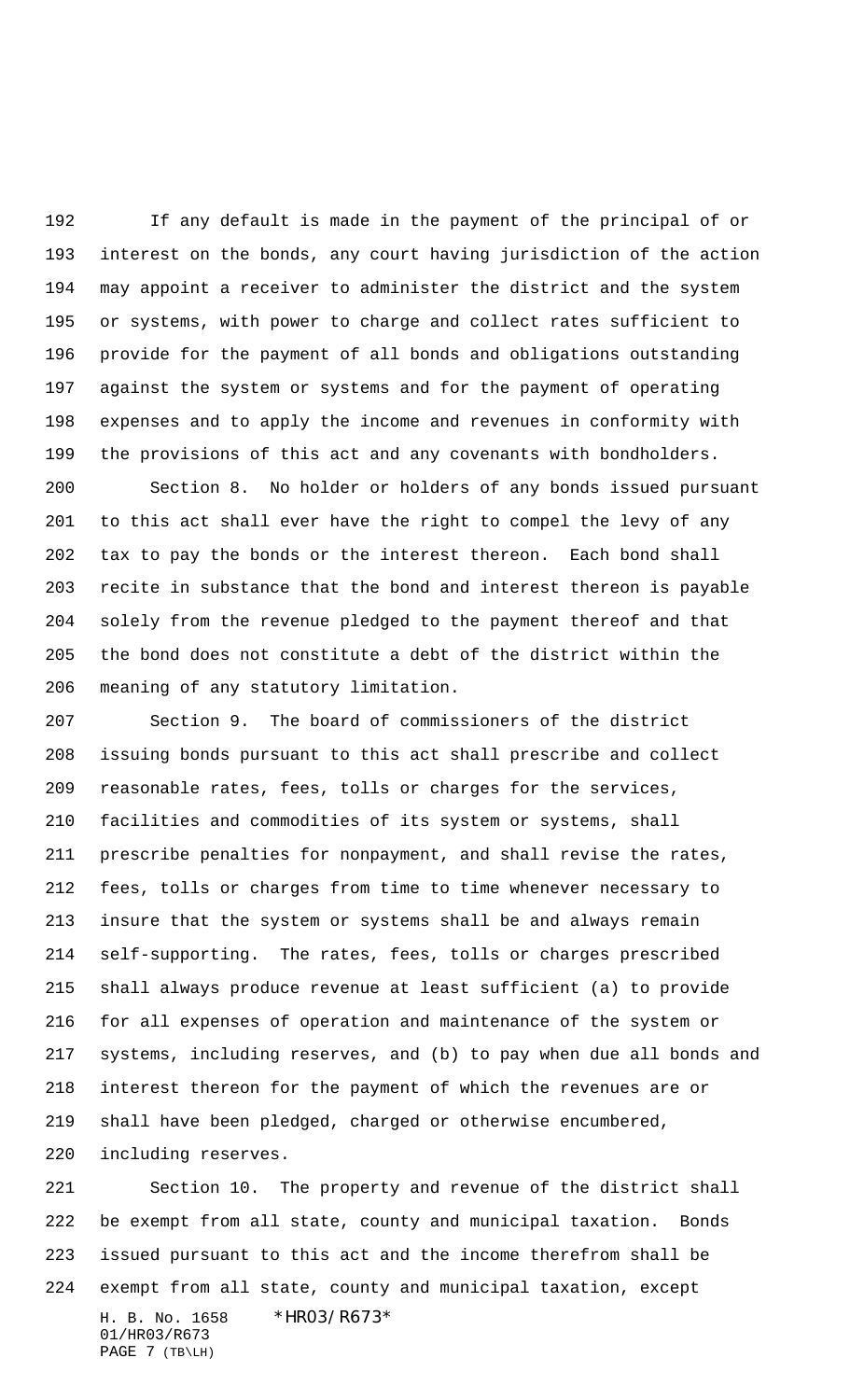inheritance, transfer and estate taxes, and it may be so stated on the face of the bonds.

 Section 11. Any area adjacent to any district created pursuant to this act and situated within the same county as the district may be annexed to and become a part of the district by the procedure prescribed below:

 (a) The board of supervisors, after due investigation, may adopt a resolution finding and determining (i) that the public convenience and necessity require extension of the district and (ii) that the extension to the district is economically sound and desirable. The resolution shall designate the contemplated territorial limits of the extended district and the municipalities and sewer districts proposed to be served.

 (b) A certified copy of the resolution as so adopted shall be published in a newspaper published in the county and having a general circulation within the proposed district once a week for at least three (3) consecutive weeks prior to the date specified in the resolution as the date upon which the board intends to create the district. The first publication shall be made not less than twenty-one (21) days prior to the date specified, and the last publication shall be made not more than seven (7) days prior to the date.

H. B. No. 1658 \*HR03/R673\* 01/HR03/R673 PAGE 8 (TB\LH) (c) If twenty percent (20%) of the qualified electors of the proposed district file a written petition with the board of supervisors on or before the date specified protesting the extension of the district, the board of supervisors shall call an election on the question of the extending of the district. The election shall be held and conducted by the election commissioners of the county as nearly as may be in accordance with the general laws governing elections and the election commissioners shall determine which of the qualified electors of the county reside within the proposed district and only such qualified electors that reside within the proposed district shall be entitled to vote in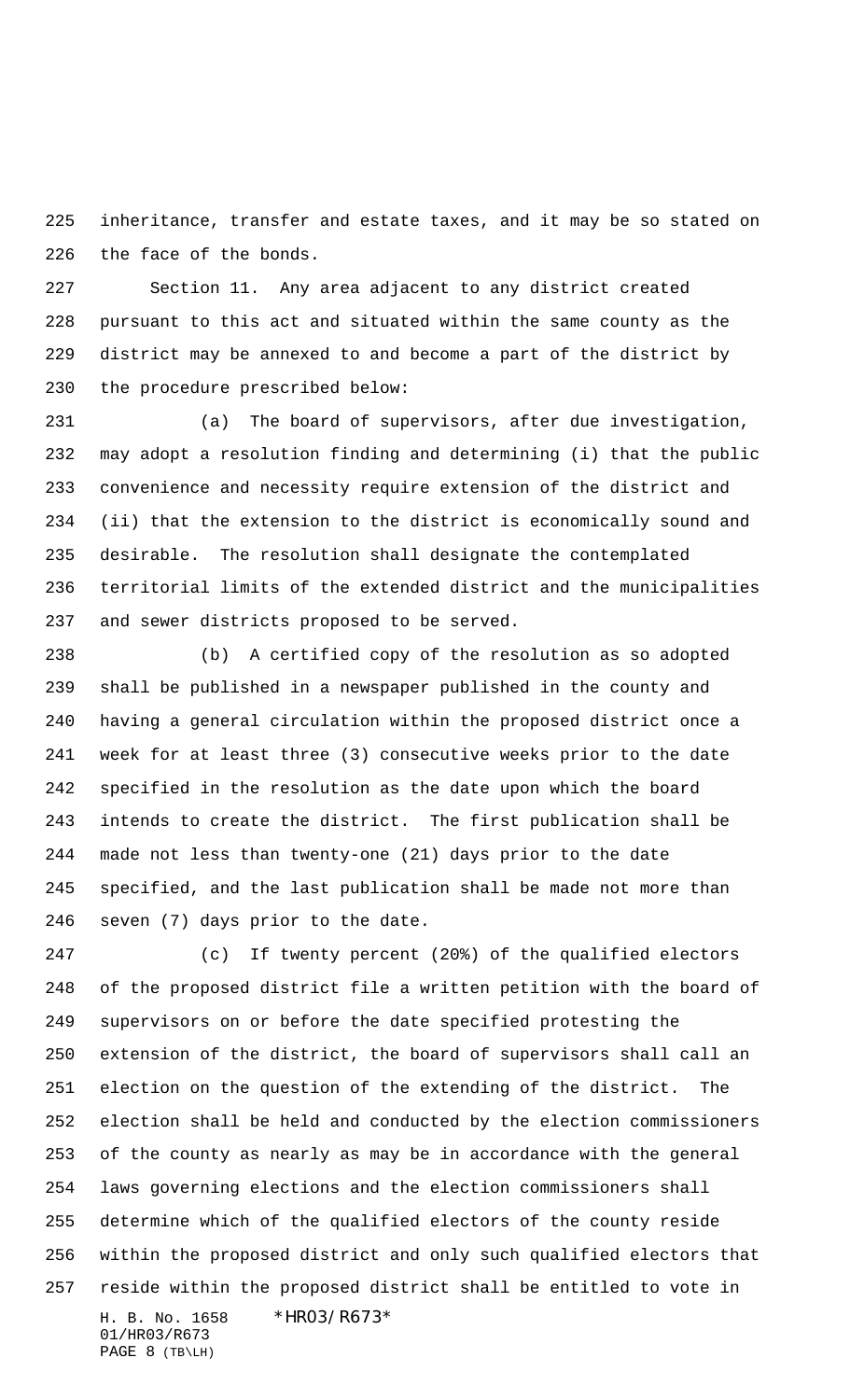the election. Notice of the election, setting the time, place or places, and purpose of the election shall be published by the clerk of the board of supervisors. The notice shall be published for the time and in the manner provided for the publication of the resolution of intention. The ballots to be prepared for and used at the election shall be in substantially the following form: For extension of \_\_\_\_\_\_\_\_\_\_\_\_\_\_\_\_\_\_\_\_\_\_\_ district ( ) Against extension of \_\_\_\_\_\_\_\_\_\_\_\_\_\_\_\_\_\_\_ district ( )

 and voters shall vote by placing a cross mark (x) or a check mark 267 ( $\vee$ ) opposite their choice.

 (d) If no petition requiring an election be filed or if a majority of those voting at an election vote in favor of the creation of the district, the board of supervisors shall adopt a resolution creating the district as described in the resolution of intention.

 (e) Any party having an interest in the subject matter and aggrieved or prejudiced by the findings and adjudications of the board of supervisors may appeal to the circuit court of the county in the manner provided by law for appeals from orders of the board of supervisors; provided, that the appeal shall be taken within a period of fifteen (15) days from and after the date of the adoption of the resolution extending any such district.

 All costs incident to the publication of notice and all other costs incident to the hearings, election and proceedings shall be paid by the district.

 Within ninety (90) days after the close of each fiscal year, the commissioners shall publish in a newspaper of general circulation in the county a sworn statement showing the financial condition of the district, the earnings for the fiscal year just ended, a statement of the sewer rates being charged and a brief statement of the method used in arriving at the rates. The statement shall also be filed with the board of supervisors creating the district.

H. B. No. 1658 \*HR03/R673\* 01/HR03/R673 PAGE 9 (TB\LH)